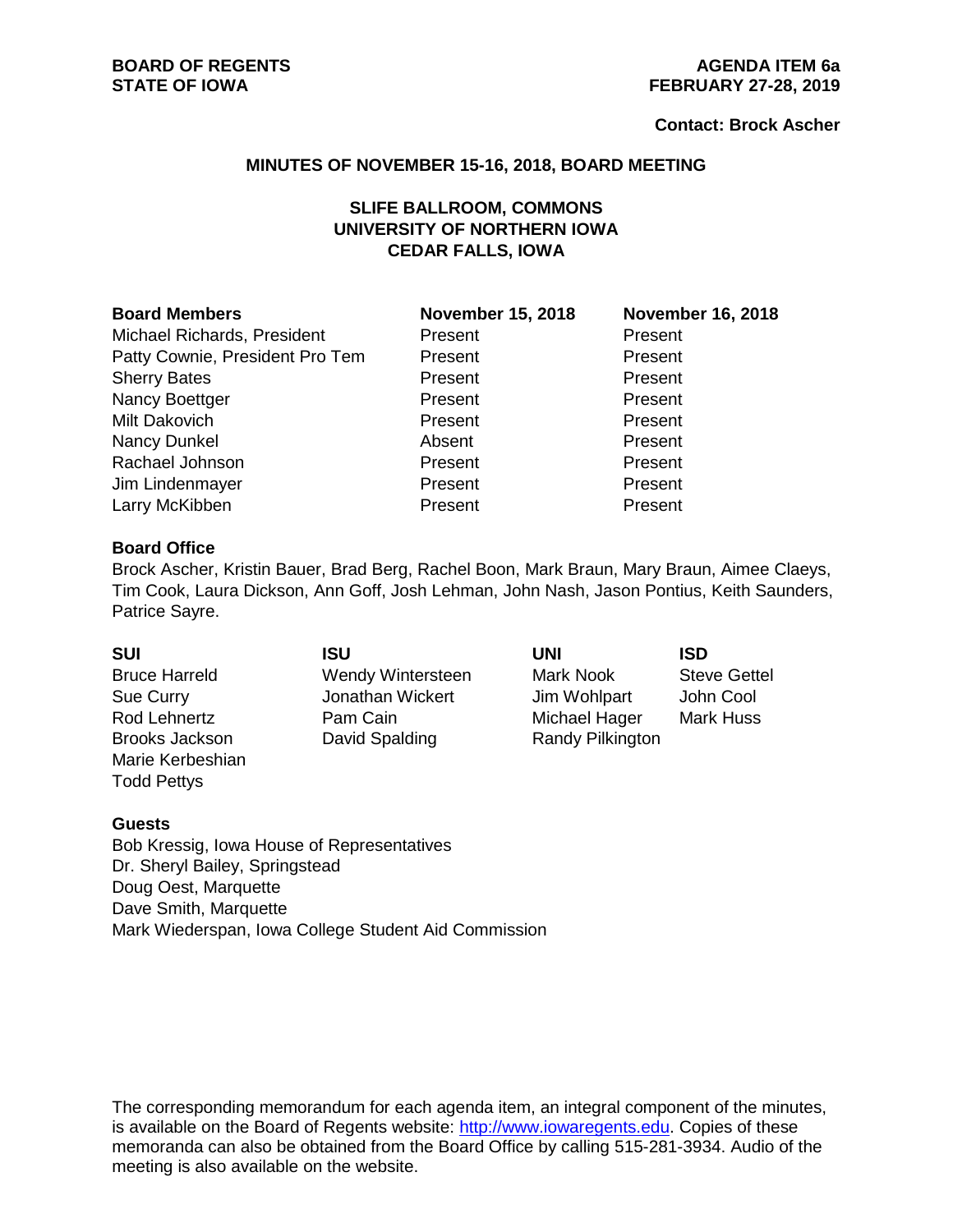## **BOARD OF REGENTS AGENDA ITEM 6a STATE OF IOWA**

## **November 15, 2018**

*The Investment and Finance Committee met at 11 a.m.*

## **Call to Order for November 15, 2018**

President Richards called the meeting to order at 12:30 p.m.

### **Roll Call:**

|         | <b>Bates</b> | Boettaer | Cownie | <b>Dakovich</b> | Dunkel | <b>Johnson</b> | Lindenmayer | McKibben | Richards |
|---------|--------------|----------|--------|-----------------|--------|----------------|-------------|----------|----------|
| Present |              |          |        |                 |        |                |             |          |          |
| Absent  |              |          |        |                 |        |                |             |          |          |

## **Public Comment**

President Richards noted that public comment on issues that come before the Board is an important part of the Board's deliberations and welcomed the following presenters:

- Brenna Wolfe, UNI student, read a letter on behalf students at the University of Iowa who urged the Board to table the decision to close the UI Labor Center.
- Kelli Harrison, Region 4 Community Action Program Coordinator for the United Auto Workers, spoke regarding the UI Labor Center.
- Jaycie Vos, Special Collections Coordinator and University Archivist at the UNI Rod Library, spoke regarding the UI Labor Center.
- Shelly Staker, Iowa State Education Association representative, spoke regarding the UI Labor Center.
- Skylar Wessely, MAL Steward at the Iowa Postal Workers Union, spoke regarding the UI Labor Center.

The Board received the comments by GENERAL CONSENT.

President Richards recognized Representative Bob Kressig, who was in attendance.

**Sale and Award of \$28,965,000 Athletic Facilities Revenue Bonds, Series S.U.I. 2018A** Policy and Operations Officer Brad Berg introduced Dr. Sheryl Bailey from Springsted, Inc., the Board's municipal advisor. Dr. Bailey reported that (1) eight bids were received; (2) the winning bid was submitted by Wells Fargo Bank; and (3) the true interest cost was 3.50%.

 $\checkmark$  MOVED by JOHNSON, SECONDED by DAKOVICH, to approve a resolution providing for the sale and authorizing the issuance of Athletic Facilities Revenue Bonds, Series S.U.I. 2018A, in the amount of \$28,965,000 (estimated) for the purpose of improving, remodeling, repairing, furnishing, equipping, and building additions to Kinnick Stadium, funding a debt service reserve fund, and paying costs of issuance.

|        | <b>Bates</b> | <b>Boettaer</b> | Cownie | <b>Dakovich</b> | Dunkel | Johnson | Lindenmayer | <b>McKibben</b> | <b>Richards</b> |
|--------|--------------|-----------------|--------|-----------------|--------|---------|-------------|-----------------|-----------------|
| Ave    |              |                 |        |                 |        |         |             |                 |                 |
| Absent |              |                 |        |                 |        |         |             |                 |                 |

MOTION APPROVED by ROLL CALL.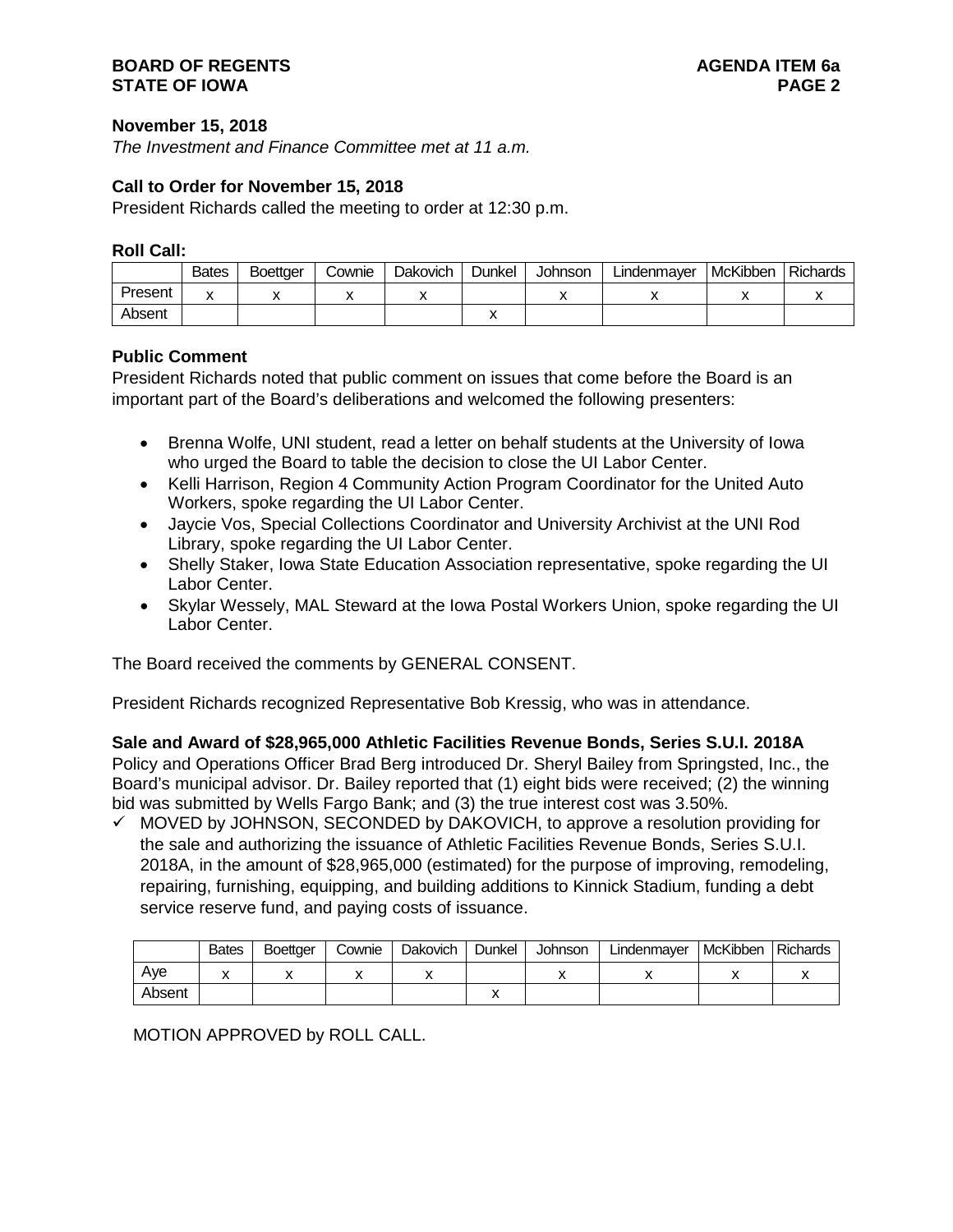## **BOARD OF REGENTS AGENDA ITEM 6a STATE OF IOWA**

## **Tuition and Resource Discussion**

President Richards recognized Brad Berg, Board Policy and Operations Officer, who presented key revenue reports to the Board. He noted that 65 percent of the current Regents budget is provided by tuition revenues, with state appropriations funding 30 percent. Berg also noted that the percentage of Iowa's reduction in state support per student since 2008 ranks near the top of the national list, while its percentage increase in tuition and fees ranks near the bottom.

President Richards read the following statement:

*As the governing board of Iowa's public universities, we get to see firsthand the impact that the University of Iowa, Iowa State University and the University of Northern Iowa have on their students, families, communities and the state as a whole. Iowans should be extremely proud of the work done every day on their behalf at these three great universities.* 

*Our founders were wise in how they developed Iowa's public universities. Unlike many states, our universities do not have multiple campuses, but they do each have specific missions. Those that came before us chose to focus their efforts on making each university strong and impactful instead of spreading the resources out to smaller localized campuses. By focusing their efforts, Iowa's public universities are among the best in the nation. Iowa students can attend any of our three universities and get as good an education – if not better – as they can anywhere in the nation.*

*The Board's core mission, above all else, is to maintain the quality of education provided by our public universities, and keeping them affordable and accessible for every Iowa student that wants to attend.* 

*To that end, we have been studying the funding of the universities for the last several years. We have held numerous public meetings where we have received input for the Board to consider as we try to come up with the best approach to managing our resources.*

*One key theme we heard in our discussions and meetings with students, family & legislators*  has been: predictability. A key aspect of this is being predictable on tuition, so that students *and families can plan accordingly. Predictability also includes what we request the taxpayers to support, and the expectation that the universities will strive to reallocate and become more efficient every year.*

*These three primary areas – tuition, state appropriations, and reallocations – need to work in concert to support our universities. In addition, we also expect the universities to remain innovative with their financial and capital resources. We expect them to look for additional opportunities to leverage our physical and intellectual assets in new ways. We want them to look at other creative initiatives that have been implemented across the country and determine if they will work here in Iowa.*

*Our conversations and analysis have led us to one fundamental conclusion: We cannot look at the three primary areas of funding individually; we must look at them collectively. Each is interdependent on the other and we cannot talk about one without affecting the others.*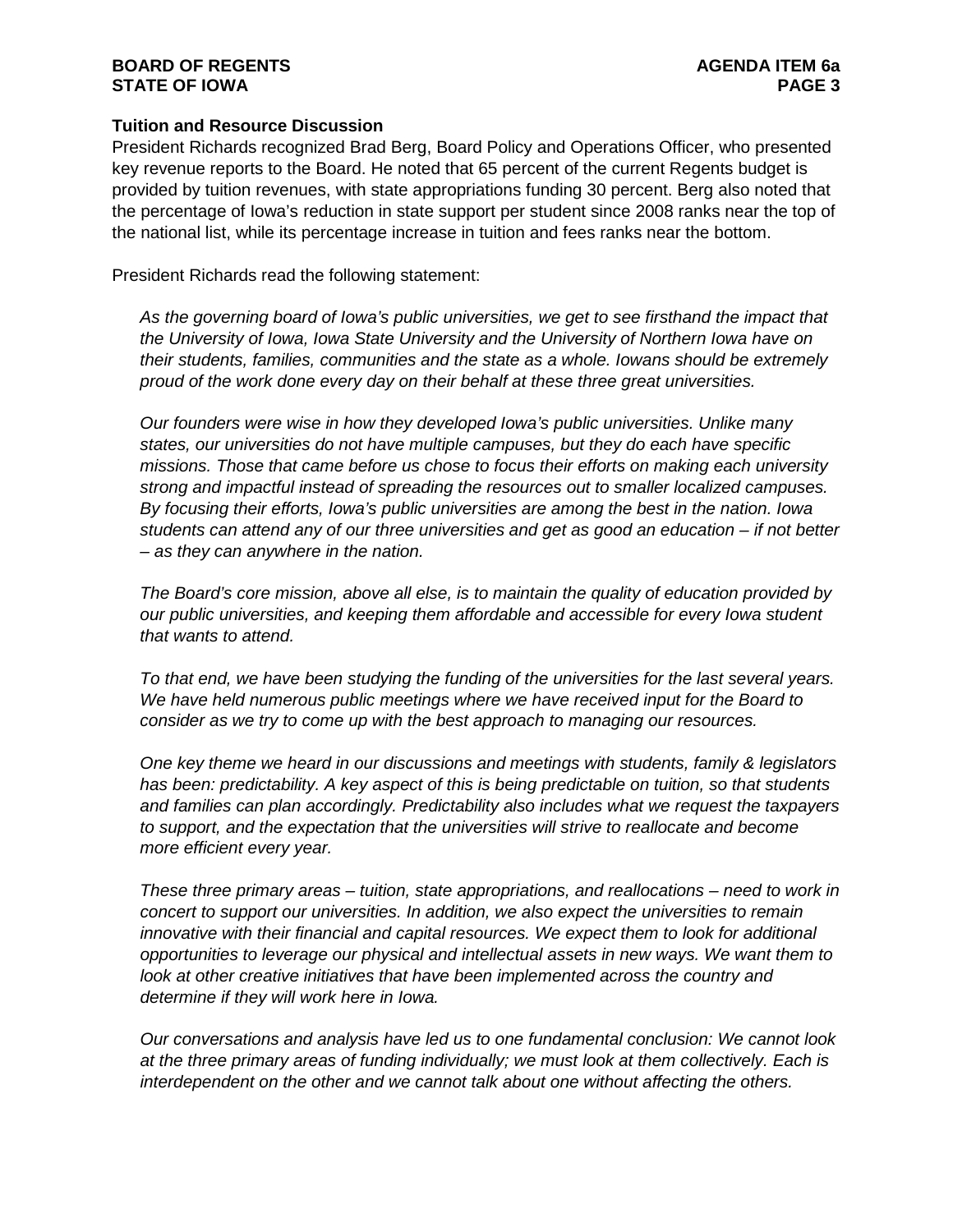*When we presented our state appropriation request in September for the state budget, the presidents not only talked about the request for student financial aid, but also began the conversation about the total resources required to maintain and strengthen our universities. Each talked about their internal reallocations in conjunction with the state appropriation request.*

*This brings us back to our conversation about tuition.* 

*Another key theme from our analysis and conversation was differentiation of resident undergraduate tuition. In the past, all the universities were treated the same. Clearly, they are not the same. Each one is unique; they have different missions with different focuses and programs. Over the last several years, the Board began taking steps to differentiate programs at each university but kept the same undergraduate tuition rate for all three universities.*

*This practice led to much discussion during and following the Tuition Task Force meetings about different resident tuition rates. When comparing resident undergraduate rates, the University of Iowa and Iowa State University are considerably lower than comparable universities. Conversely, we learned that the University of Northern Iowa needs to be more competitive in pricing in comparison to other Midwest comprehensive universities, which will help UNI attract more students.*

*Clearly, one size does not fit all anymore.*

As I referenced earlier, the three areas of funding need to work in concert. The lynchpin of *these three is state appropriations. In September, we made our state appropriations request, and we know our estimated university savings and reallocations.* 

*Predictable tuition is the last piece needed to complete the puzzle.*

*First, we are going to continue the practice in which the Board does a first reading of tuition in April with a second and final reading in June. In the past, tuition was set in the fall or winter before the Board had enough information about the state budget. When our appropriation request was not fully funded, we had to make mid fiscal year reductions, this led to additional tuition increases after it had already been set. This was confusing to families, students, and Iowans. This is not how we want to treat Iowa students and families. We will set tuition once.*

*Second, we cannot continue to treat the institutions the same. For UNI, if the state fully funds their request we will begin to take steps to make them more competitively priced with other Midwest comprehensive universities. The degree and the amount will be determined by their appropriation.*

*Third, as I stated last spring, for the University of Iowa and Iowa State University, we will set guardrails around their base resident undergraduate tuition rate increase. If the state fully funds the appropriation request, the base resident undergraduate rate increase will be 3 percent. If the state provides no additional funding, the base undergraduate rate increase*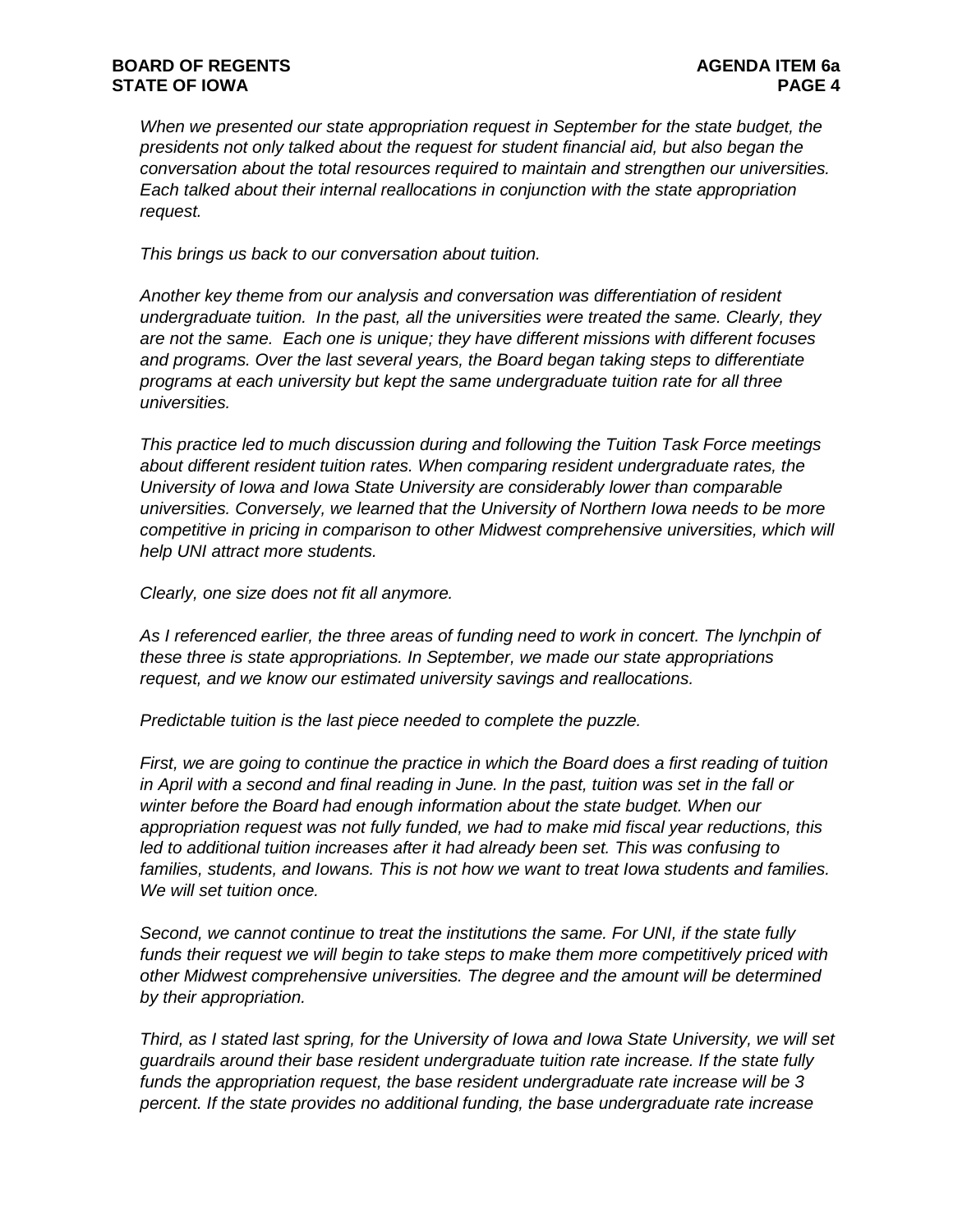*will be 3 percent plus the projected Higher Education Price Index (or HEPI). For this current fiscal year, HEPI is projected to be 2 percent. If the state partially funds our appropriations request, the base undergraduate rate will be somewhere within the defined range.*

*Those are the "outside guardrails" we will be working with for tuition going forward.* 

*We believe this model provides tuition predictability for students and their families moving forward. It is our intention to follow this approach for the next 5 years. Obviously, unforeseen circumstances could cause us to re-evaluate.*

*I would like to end the same way I started. Our founders were wise in how they developed Iowa's public universities and we intend to continue their efforts going forward. Iowans should be extremely proud of the work done every day at these three great universities.* 

*Thank you.*

Regent Boettger thanked President Richards for his explanation of the situation and noted that the Board's "guardrails" approach would provide predictability for Iowans.

Regent McKibben noted that he was strongly supportive of the Board reading tuition proposals in April and June, rather than in the fall as happened in previous years.

Regent Johnson supported the statement, noting that knowing the level of state appropriations prior to reading tuition makes sense and will benefit the universities.

Regent Lindenmayer commended the leadership at the three universities for keeping tuition low and asked what percent of Regents students received need-based financial aid.

Regent Bates stated that raising tuition is one of the things about being a Regent that gives her the most pause.

Regent Cownie stated how important it was for the Regents to continue to work with the legislature.

### **Fall Enrollment Report**

President Richards recognized Jason Pontius, Board Associate Chief Academic Officer, who presented to the Board. Pontius noted that college enrollment is down across the nation and has been for the past six years, but noted the decline was not equal across all levels and that perhaps enrollment was simply returning to normal after the post-2008-recession jump.

### **Presentation: Condition of Higher Education in Iowa**

President Richard recognized Rachel Boon, Board Chief Academic Officer, who introduced Mark Wiederspan, Executive Research Officer at the Iowa College Student Aid Commission. Wiederspan presented the Condition of Higher Education in Iowa 2018, which described demographics, college readiness and success, and financial aid and student debt in the state.

The Board received the presentation by GENERAL CONSENT.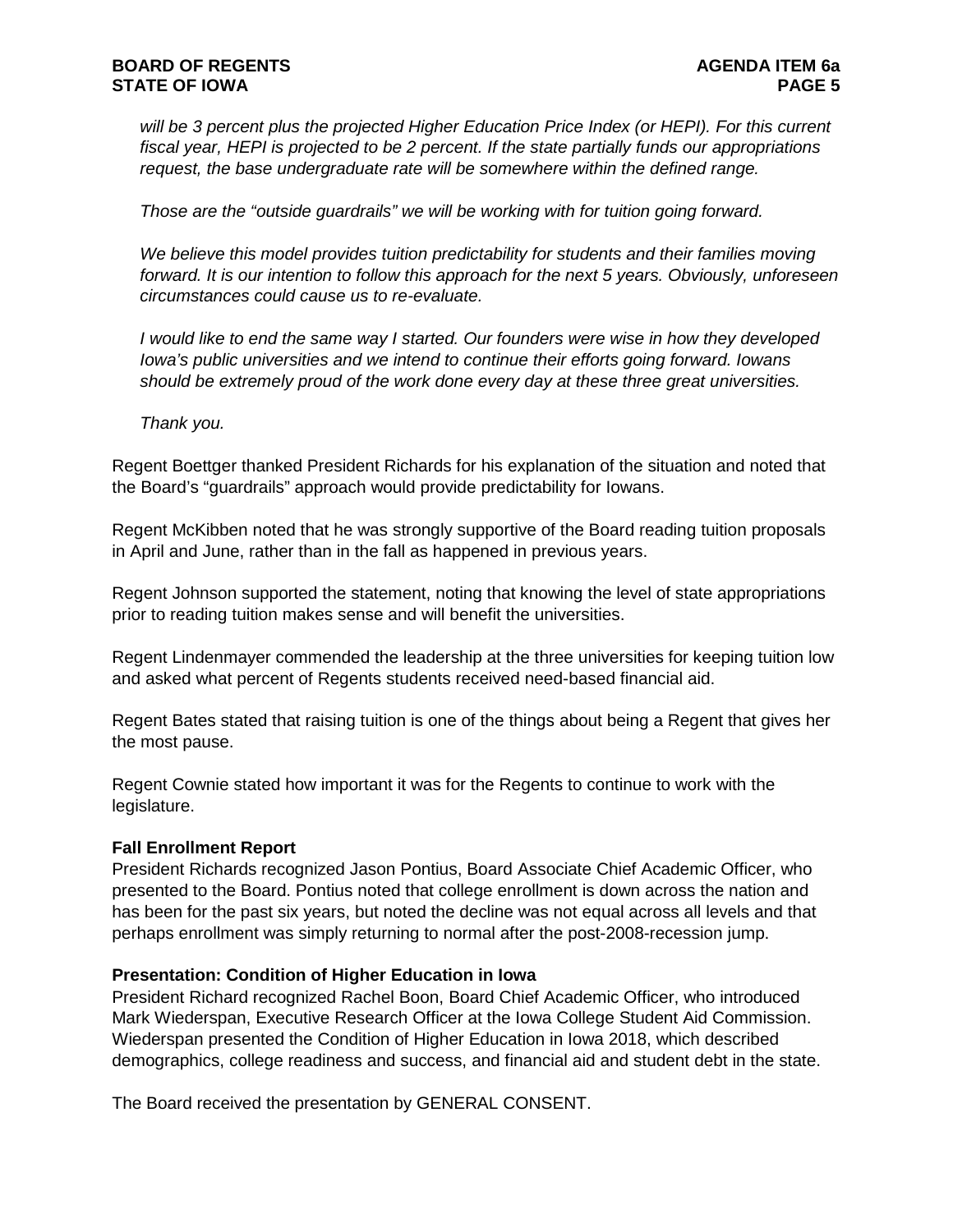*The Audit and Compliance Committee met at 1:55 p.m. The University of Iowa Hospitals and Clinics Committee met at 2:06 p.m.*

## **Closed Session**

 $\checkmark$  MOVED by BATES, SECONDED by DAKOVICH, to enter into closed session for the following reasons: In accordance with Iowa Code section 20.17.3 to discuss collective bargaining strategy with counsel and institutional representatives; In accordance with Iowa Code section 21.5.1.c to discuss strategy with counsel in matters that are presently in litigation or where litigation is imminent and premature disclosure would likely prejudice or disadvantage the position of the Board; and In accordance with Iowa Code section 21.5.1.a to review confidential records in the matter of an employee appeal.

|        | <b>Bates</b> | <b>Boettger</b> | Cownie | Dakovich | Dunkel | Johnson | Lindenmayer | <b>McKibben</b> | <b>Richards</b> |
|--------|--------------|-----------------|--------|----------|--------|---------|-------------|-----------------|-----------------|
| Ave    |              |                 |        |          |        |         |             |                 |                 |
| Absent |              |                 |        |          |        |         |             |                 |                 |

MOTION APPROVED by ROLL CALL.

*The Board convened in closed session at 3:06 p.m. The Board reconvened in open session at 4:04 p.m.*

 $\checkmark$  MOVED by JOHNSON, SECONDED by BATES, to deny the appeal an affirm the final institutional decision in the matter of the appeal of Employee A.

|        | <b>Bates</b> | <b>Boettger</b> | Cownie | Dakovich | Dunkel | Johnson | Lindenmayer | McKibben | Richards |
|--------|--------------|-----------------|--------|----------|--------|---------|-------------|----------|----------|
| Ave    | "            |                 |        |          |        |         |             |          |          |
| Absent |              |                 |        |          |        |         |             |          |          |

MOTION APPROVED by ROLL CALL.

# **Adjourn**

President Richards adjourned the meeting at 4:05 p.m.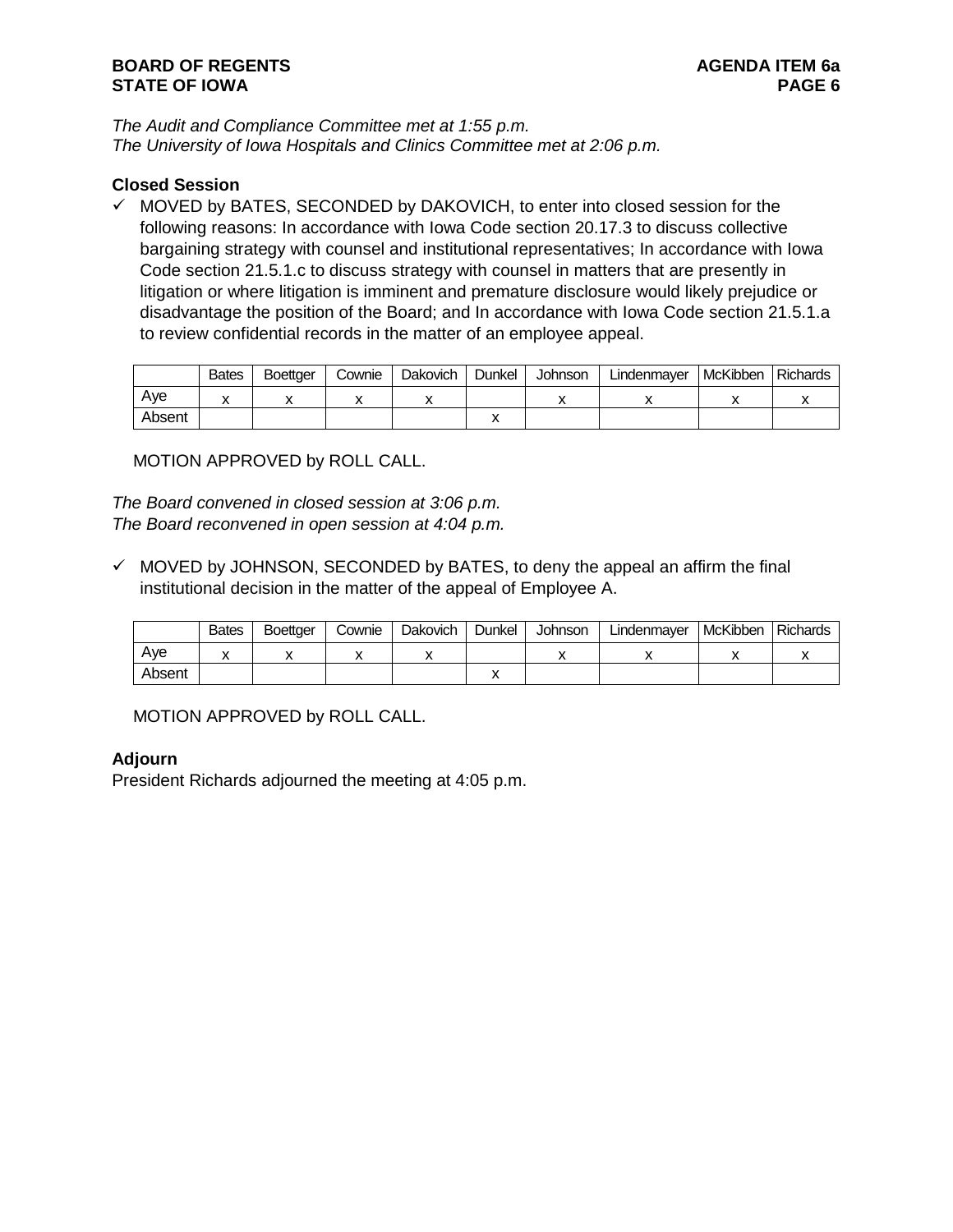## **BOARD OF REGENTS AGENDA ITEM 6a STATE OF IOWA**

### **November 16, 2018**

*The Academic Affairs Committee met at 9:12 a.m. The Campus and Student Affairs Committee met at 9:45 a.m. The Property and Facilities Committee met at 10:40 a.m.*

### **Call to Order for November 16, 2018**

President Richards called the meeting to order at 11:11 a.m.

#### **Roll Call:**

|         | <b>Bates</b> | <b>Boettaer</b> | Cownie | Dakovich | Dunkel | Johnson | Lindenmayer | McKibben | <b>Richards</b> |
|---------|--------------|-----------------|--------|----------|--------|---------|-------------|----------|-----------------|
| Present |              |                 |        |          |        |         |             |          |                 |
| Absent  |              |                 |        |          |        |         |             |          |                 |

### **Consent Agenda**

- $\checkmark$  MOVED by MCKIBBEN, SECONDED by DUNKEL, to approve and receive the following CONSENT AGENDA items:
	- a) Minutes of September 12-13 Board Meeting
	- b) Meeting of November 15, 2018 Investment and Finance Committee
	- c) Meeting of September 12, 2018 Academic Affairs Committee
	- d) Meeting of September 12, 2018 Audit and Compliance Committee
	- e) Meeting of November 16, 2018 Property and Facilities Committee
	- f) Personnel Appointments
	- g) Policy Manual Revisions Chapter 2.3
	- h) Interagency Cooperation Plan Annual Report
	- i) Request for Professional Development Assignments, 2019-2020
	- j) Request for Honorary Degrees at the University of Iowa
	- k) University of Iowa Proposed Naming

|        | <b>Bates</b> | <b>Boettger</b> | Cownie | Dakovich | Dunkel | Johnson | Lindenmayer | <b>I</b> McKibben | <b>Richards</b> |
|--------|--------------|-----------------|--------|----------|--------|---------|-------------|-------------------|-----------------|
| Ave    |              |                 |        |          |        |         | ,,          |                   |                 |
| Absent |              |                 |        |          |        |         |             |                   |                 |

MOTION APPROVED by ROLL CALL.

### **Reports from Institutional Heads**

President Nook, Superintendent Gettel, President Wintersteen and President Harreld gave reports on recent activities at their respective institutions. President Richards publicly congratulated Superintendent Gettel for receiving the William H. English Leadership Award, presented annually to one educational administrator in the United States by the Council of Schools and Services for the Blind.

The Board received the reports by GENERAL CONSENT.

### **Economic Development and Technology Transfer**

President Richards recognized Mary Braun, Board State Relations Officer for UNI. Braun introduced Marie Kerbeshian, assistant VP and executive director for the University of Iowa Research Foundation; David Spalding, interim VP for economic development and industry